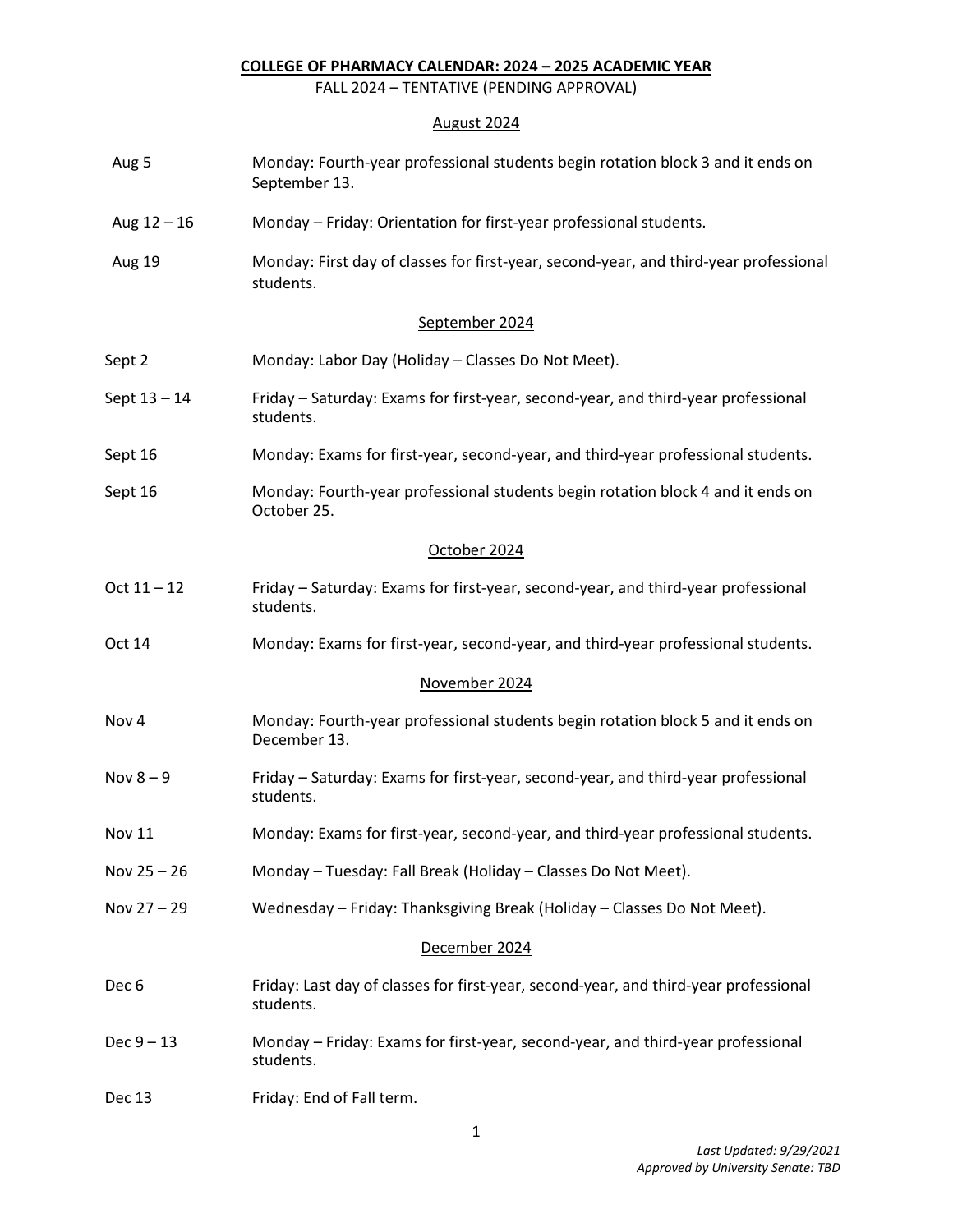**COLLEGE OF PHARMACY CALENDAR: 2024 – 2025 ACADEMIC YEAR**

SPRING 2025 – TENTATIVE (PENDING APPROVAL)

## December 2024

| <b>Dec 16</b>    | Monday: Fourth-year professional students begin rotation block 6 and it ends on<br>January 24.     |
|------------------|----------------------------------------------------------------------------------------------------|
|                  | January 2025                                                                                       |
| <b>Jan 13</b>    | Monday: First day of classes for first-year, second-year, and third-year professional<br>students. |
| <b>Jan 20</b>    | Monday: Martin Luther King Jr. Day (Holiday - Classes Do Not Meet).                                |
|                  | February 2025                                                                                      |
| Feb <sub>3</sub> | Monday: Fourth-year professional students begin rotation block 7 and it ends on<br>March 15.       |
| Feb $7 - 8$      | Friday - Saturday: Exams for first-year, second-year, and third-year professional<br>students.     |
| Feb 10           | Monday: Exams for first-year, second-year, and third-year professional students.                   |
|                  | March 2025                                                                                         |
| Mar $7 - 8$      | Friday – Saturday: Exams for first-year, second-year, and third-year professional<br>students.     |
| Mar 10           | Monday: Exams for first-year, second-year, and third-year professional students.                   |
| Mar 17 - 21      | Monday - Friday: Spring Break (Classes Do Not Meet).                                               |
| Mar 17           | Monday: Fourth-year professional students begin rotation block 8 and it ends on<br>April 26.       |
|                  | <b>April 2025</b>                                                                                  |
| Apr 11-12        | Friday - Saturday: Exams for first-year, second-year, and third-year professional<br>students.     |
| Apr 14           | Monday: Exams for first-year, second-year, and third-year professional students.                   |
| Apr 25           | Friday: Last day of classes for first-year, second-year, and third-year professional<br>students.  |
| Apr 28 - May 2   | Monday - Friday: Exams for first-year, second-year, and third-year professional<br>students.       |
|                  | May 2025                                                                                           |

May 9 Friday: Class of 2023 graduation day.